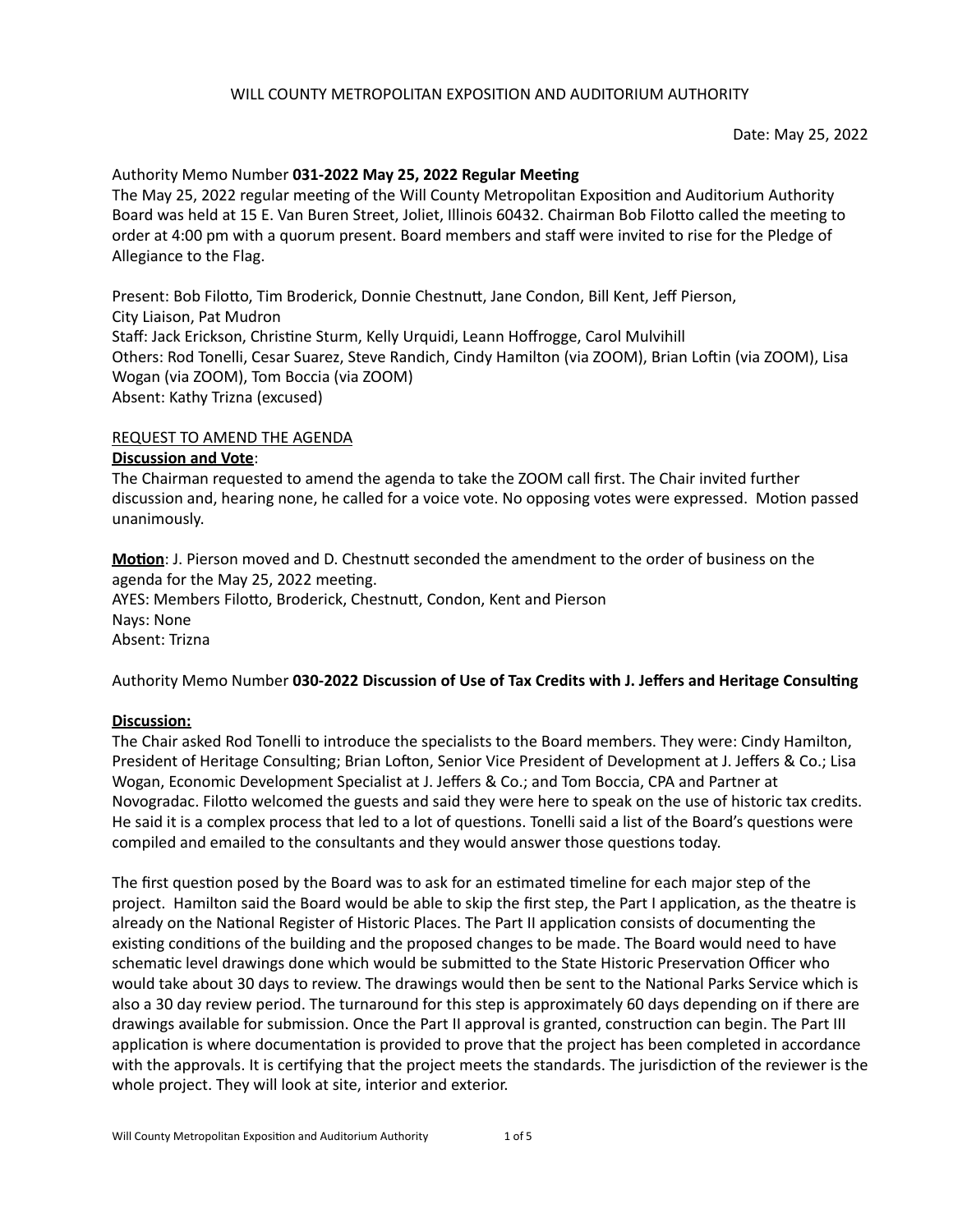Filotto's next question was whether anyone on the panel had dealt with the State of Illinois previously with these types of grants and does the Board need to spend the money sooner or later? If it is sooner, do they throw this out and not consider this type of approach? Loftin said that no one has specific knowledge of this type of grant but Filotto could email him the information and Wogan could research it. She has served the region of Kankakee for the past 20 years. Tonelli said he believes this was just an appropriation of funds rather than a specific grant and the State would like it to be spent as soon as possible. Loftin said that the Board should check with the local State Representative that secured the funds.

Tonelli informed the consultants that the Rialto has been in the fortunate position to receive three financial commitments: a \$5 million State earmark, \$2.4 million from the Shuttered Venue Operators Grant and \$500,000 for the bathroom renovation. The Board needs help in generating the right questions to find out if any of this would become at risk by pursuing the historic tax credits. Filotto said that he was told by VenuWorks that the SVOG money can be spent on anything the Board wants after June 30, 2022. He believes that some of this money should be set aside in case the City stops its funding.

Tonelli asked if the historic tax credits were state or federal tax credits. Loftin replied that they were federal tax credits that would add about 20% to the funds. He also added that if time was not an issue, the Rialto should try to become a part of the Rivers Edge tax incentive that could add an additional 25%. The Board could see a total of 45% added to their funds. Loftin told the Board that the Rivers Edge incentive got held up and tabled until the Aug/Sept session. Tonelli asked if the federal funds are easier to obtain. Loftin said yes as long as you meet the requirements of the Part II application. The biggest requirement is to get on the registry, which the theatre already has done. It is then just making sure that the plans compliment the building and its intended use. Once NPS approves the changes, the Board would get the 20%. Loftin said that the Board also wondered if the not-for-profit status would hinder the ability to get the funds. Tonelli clarified that the Board was actually a statutory created authority  $-$  a governmental entity created by statute. Boccia said that not-for-profits and tax-exempt entities are seen as the same in regard to the tax credits. He said that the challenges with working with a non-profit or tax-exempt entity is that the property has to be in a for-profit structure. Therefore, the property has to be transferred into a for-profit structure. This means that the entity would have to transfer ownership to a for-profit partnership that can be owned by the tax exempt entity but cannot be directly owned by the tax exempt entity. By transferring to a for-profit structure, this could open up the entity to be subject to real estate taxes. This could be a big cost that has to be looked at with a net benefit analysis to see if it is feasible. This would be only during the compliance period which is a five year period. Randich asked Boccia if he had any personal experience with a situation like this. Would the Board have to go to the state and have it legislated to be done? Boccia said that was a possibility but if the Board entered into a master lease of 40 or more years, they would not have to transfer ownership. Once the project is completed, the lease is terminated after the five year unwind period and the Board retains fullownership of the building. Loftin explained that the unwind period is a five year compliance period where the Board would be unable to make any changes or amendments to the plans without going back and filing another Part III application. If any unauthorized changes were made, the Board could lose the tax credits retroactively. After the five years, the Board could go back to doing business as usual.

Filotto said the Board has a limited amount of money to work with and they must stick to the list of priorities. The sprinkler system, roof, HVAC system and seats are at the top of the list. The renovation of the commercial side of the building has the lowest priority. The RFQ that is currently out will lead to a ballpark figure as to what these costs will be. Filotto said it is therefore a threshold issue that the Board needs to decide upon first. Tonelli said that Loftin can look at the math to see if it even makes sense to develop the vacant space. Tonelli asked Loftin if the Board could get into a partnership with a developer. Loftin said they could create a for-profit LLC and get into a land lease to accomplish that. He said if the Board was to work with J. Jeffers, they would take the driver's seat for the project and mitigate the risk. He would need to know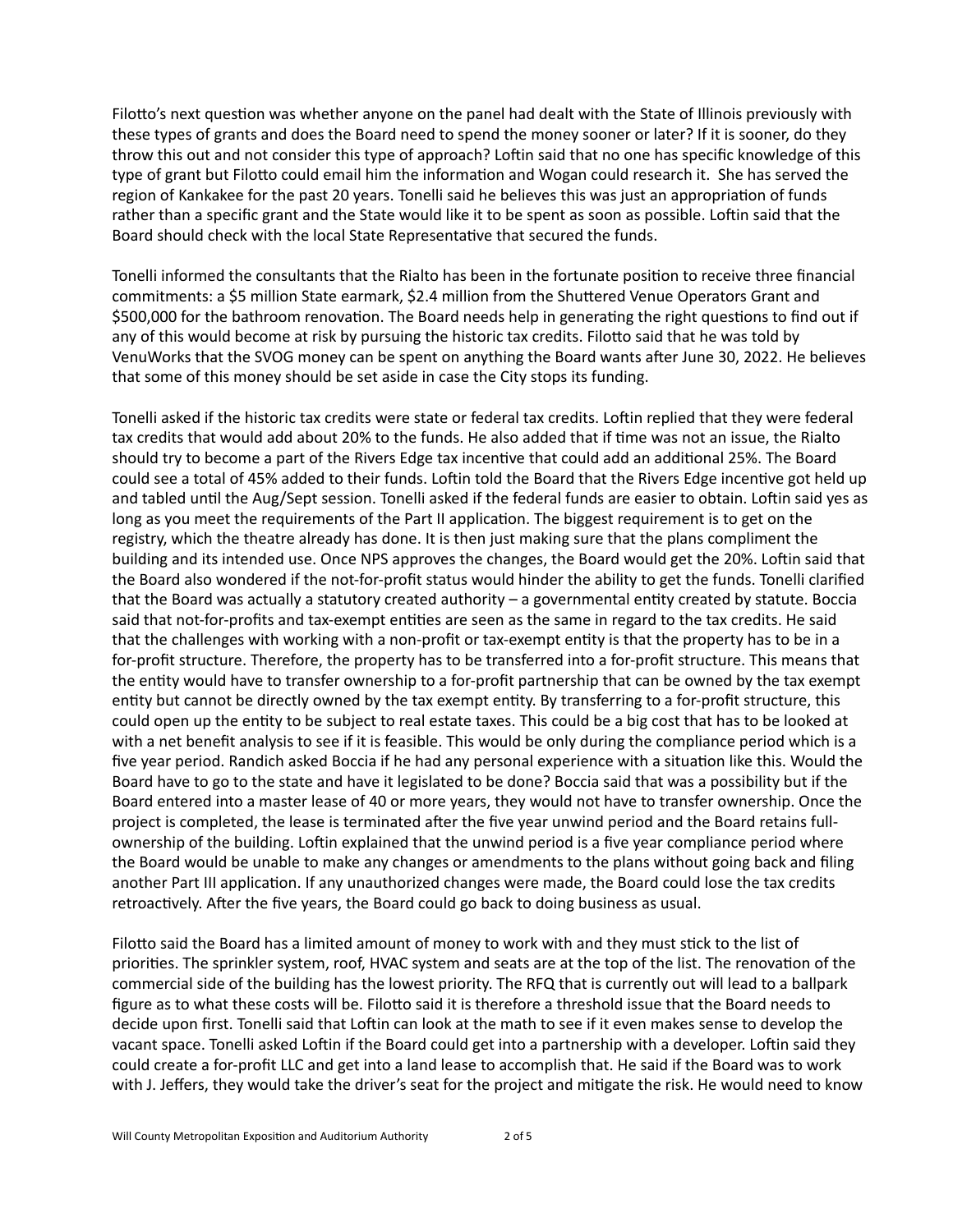what the project is and what the Board wants to do. Condon commented if the Board was to look at building out this 40,000 sq. feet of space, it would be about \$6M. She asked if the Board was changing its position and wanting to borrow money which would sacrifice all of the improvements to the theatre. Filotto said no, the Board needs to keep their priorities as was spoken about before. Pierson said that this would be done in addition to the other projects. Tonelli asked the panel if the Board has enough to move to the preparation for the Phase II application. Filotto asked if they could get a cost of what they need to retain a consultant in the next few weeks. Hamilton asked what the Board wanted to do in the commercial space. Tonelli said it hasn't been determined yet but it would most likely be residential in the upper floor spaces. There is not a need for additional commercial office space in downtown Joliet. Hamilton said her company could work with the Board on all plans and uses to get approved. Boccia mentioned that to qualify for the federal tax credits, the Board would have to substantially improve the real estate. To "substantially improve" means to spend \$1 more than the current tax basis of the real estate. He told the Board that it's important to check this thoroughly. If it isn't tracked on a historical basis, then the market value will have to be used as the 30 year threshold. So if the Board did not spend over that amount, they would not qualify for any of the tax credits. This could be a non-starter for the project.

Filotto said the Board will really need to get a quote for the net benefit analysis so that they can consider it. Tonelli felt that the Board should really dig into the finances to see if it would pass the litmus test. He felt that it probably did but it needed a little more work to prove that it's doable. Tonelli asked the panel if the bathroom remodel would affect the tax credits. Hamilton said it would have to be rolled into the tax credit application. The Board would have to document the condition of the bathrooms before starting work. She would be willing to look at the plans before work began. Randich said the issue is not the remodeling of the bathrooms but the addition of the new bathroom. Hamilton said she would look at the plans to make sure it is in line with the standards. Filotto asked Ericksen to send the plans to her. The Chairman thanked the panel for their time and ended the ZOOM call.

# APPROVAL OF MINUTES

Authority Memo Number 024-2022 April 27, 2022 Regular Meeting Minutes

### **Discussion and Vote:**

The Chairman asked if there were any changes to be made to the April 27, 2022 minutes. No corrections or changes were suggested. The Chair invited further discussion and, hearing none, he called for a voice vote. No opposing votes were expressed. Motion passed unanimously.

**Motion**: B. Kent moved and T. Broderick seconded approval of April 27, 2022 regular meeting minutes. AYES: Members Filotto, Broderick, Chestnutt, Condon, Kent and Pierson Nays: None Absent: Trizna

Public to be Heard Re: Agenda Items - No response.

FINANCIAL REPORTS Authority Memo Number 028-2022 Operational Bills Paid, Payable and Payable Age Listing

### **Discussion and Vote**: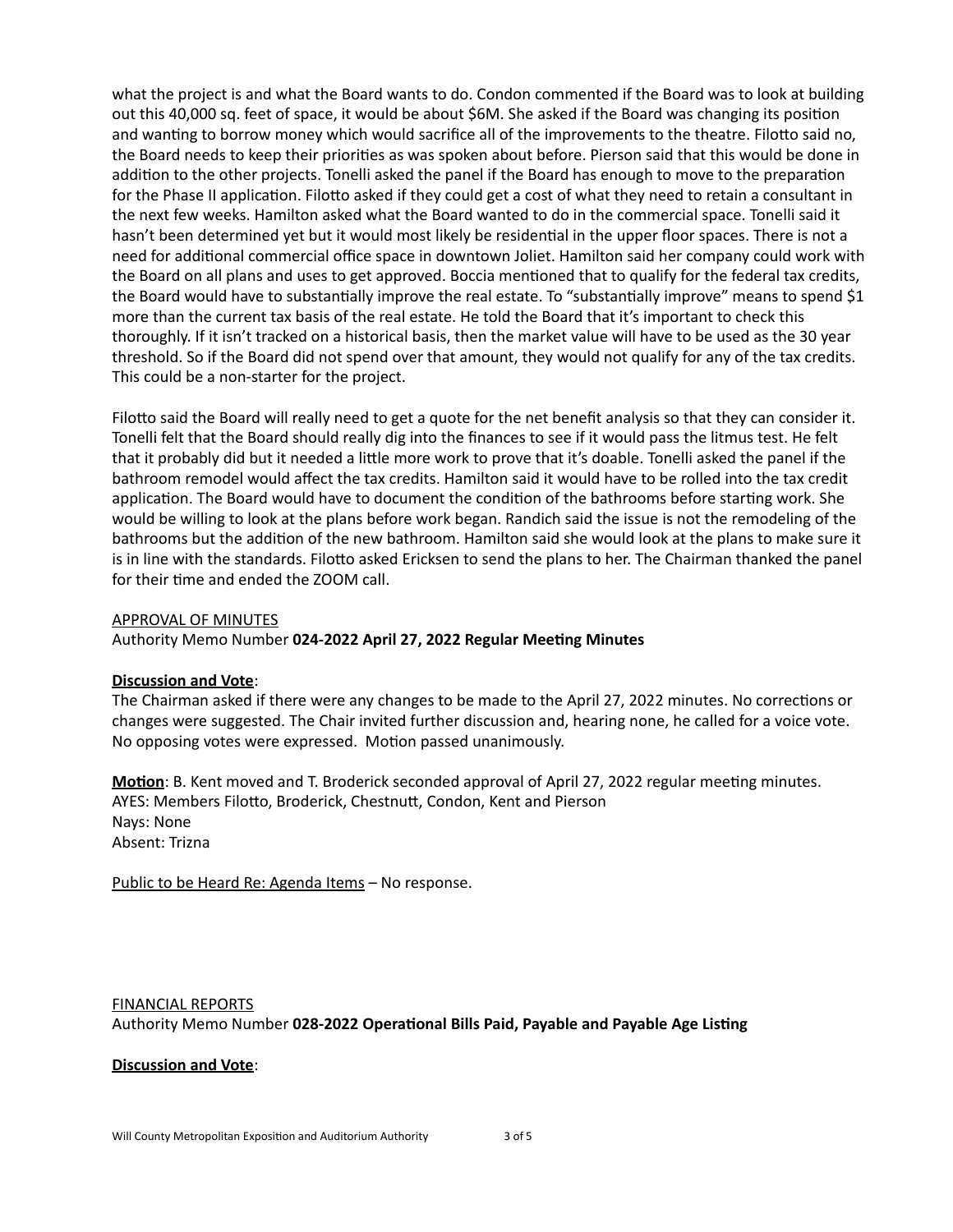The Chair said there was not enough time to review the April financials and they would be tabled until next meeting.

The Chair invited further discussion and, hearing none, he called for a voice vote. No opposing votes were expressed. Motion passed unanimously.

Authority Memo Number **029-2022 Financial Statements**

### **Discussion and Vote:**

The Board agreed to table the April 2022 financial statements until the next meeting in order to give members a chance to review the statements.

The Chair invited further discussion and, hearing none, he called for a voice vote. No opposing votes were expressed. Motion passed unanimously.

### **OLD BUSINESS**

Authority Memo Number 016-2022 March 2022 Operational Bills Paid, Payable and Payable Age Listing

### **Discussion and Vote:**

The Chair asked if there were any questions or comments on the March 2022 bills paid, payable and payable age listing. No one had questions.

The Chair invited further discussion and, hearing none, he directed roll to be called. Motion passed unanimously.

**Motion**: J. Pierson moved and B. Kent seconded approval of checks paid and payroll from March 2022. AYES: Members Filotto, Broderick, Chestnutt, Condon, Kent and Pierson Nays: None Absent: Trizna

Authority Memo Number 017-2022 March 2022 Financial Report(s)

### **Discussion and Vote:**

The Chair asked if there were any questions or comments on the March 2022 Financial Statements. Condon asked about the \$600 check made out to the Joliet American Legion. Ericksen said that it was to reimburse the American Legion for the costs they incurred for the Christmas concert. He told the Board that since the Wadsworth endowment is not covering expenses, there will be a \$5 charge for the concert this year.

The Chair invited further discussion and, hearing none, he directed roll to be called. Motion passed unanimously.

**Motion**: J. Pierson moved and B. Kent seconded approval of the March 2022 Financial Statements. AYES: Members Filotto, Broderick, Chestnutt, Condon, Kent and Pierson Nays: None Absent: Trizna

### **EXECUTIVE REPORTS**

**RSTF Report:** Condon said that the Foundation received the \$80,000 grant to go forward with the murals. They have met with the artist to discuss ideas. Filotto said that Steve Randich is working closely